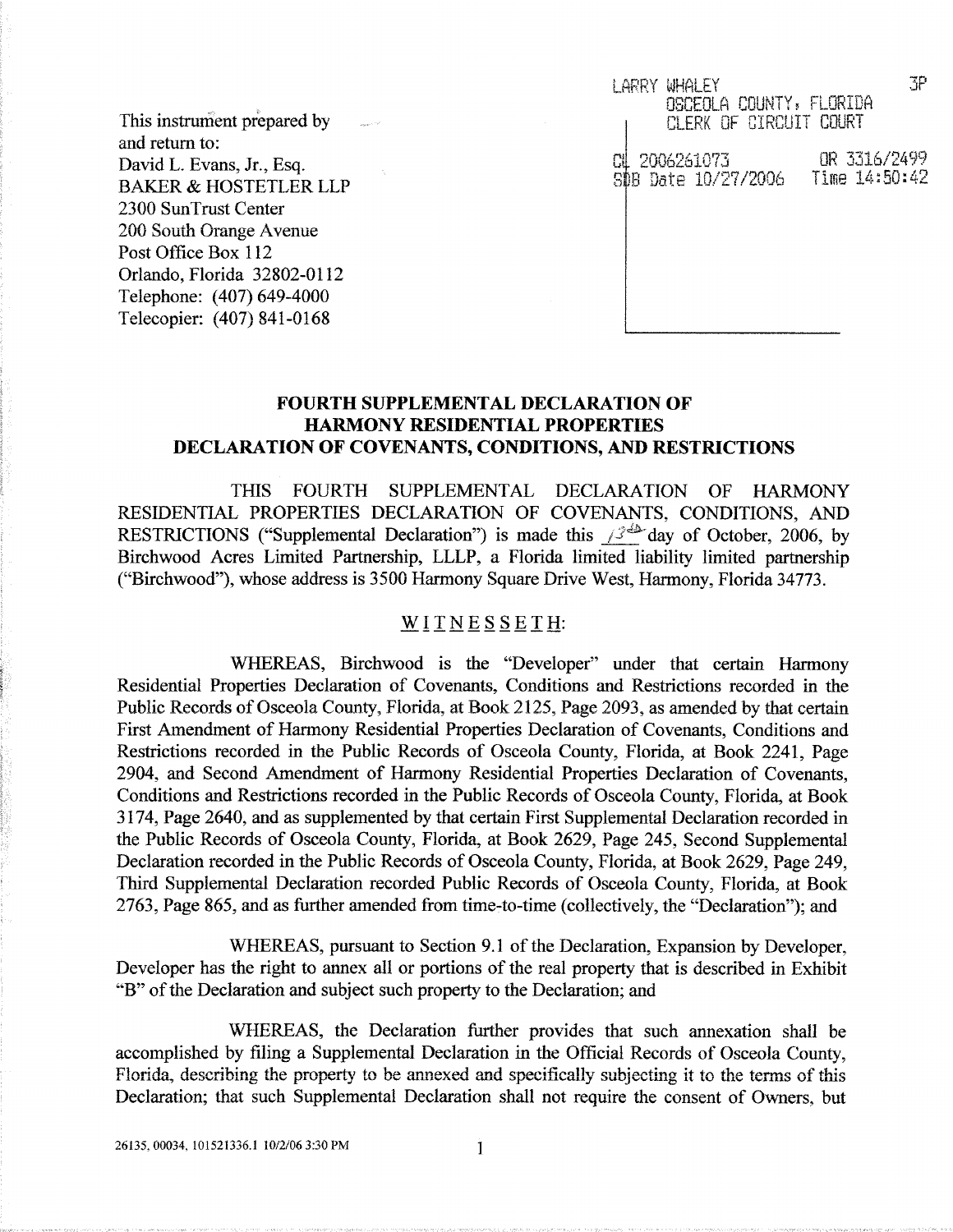shall require the consent of the owner of such property, if other than Developer, and that any such annexation shall be effective upon the filing for record of such Supplemental Declaration unless otherwise provided therein.

NOW, THEREFORE, Developer, for itself and its successors and assigns, declares that the description of the Properties are and shall be amended as hereinafter set forth.

1. The above recitals are true and correct and incorporated herein by this

reference.

2. Developer is the owner of the fallowing property ("Neighborhood G"):

Neighborhood G according to the Plat of HARMONY NEIGHBORHOODS G-H-F recorded in Plat Book 19, at Pages 163 through 176, of the Public Records of Osceola County, Florida.

3. Neighborhood G is hereby included in the Properties and shall be treated for all purposes under the Declaration as included in Exhibit "A" of the Declaration, and is hereby expressly subjected to the terms of the Declaration.

4. The terms and conditions of this Supplemental Declaration shall run with the land and the benefits and burdens hereof and of the Declaration shall bind and inure to the benefit of the owners of the Properties, and any owner or occupant of other lands governed by the Declaration, and their successors, tenants and assigns.

5. To the extent that any provisions of the Declaration are different from or in contravention of matters set forth in this Supplemental Declaration, this Supplemental Declaration shall control as indicating the intent of the Developer. All other terms of the Declaration shall remain in full force and effect. All capitalized terms that are not defined herein shall be given the meaning ascribed thereto in the Declaration.

[Remainder of Page Intentionally Left Blank; Signature Page to Follow.]